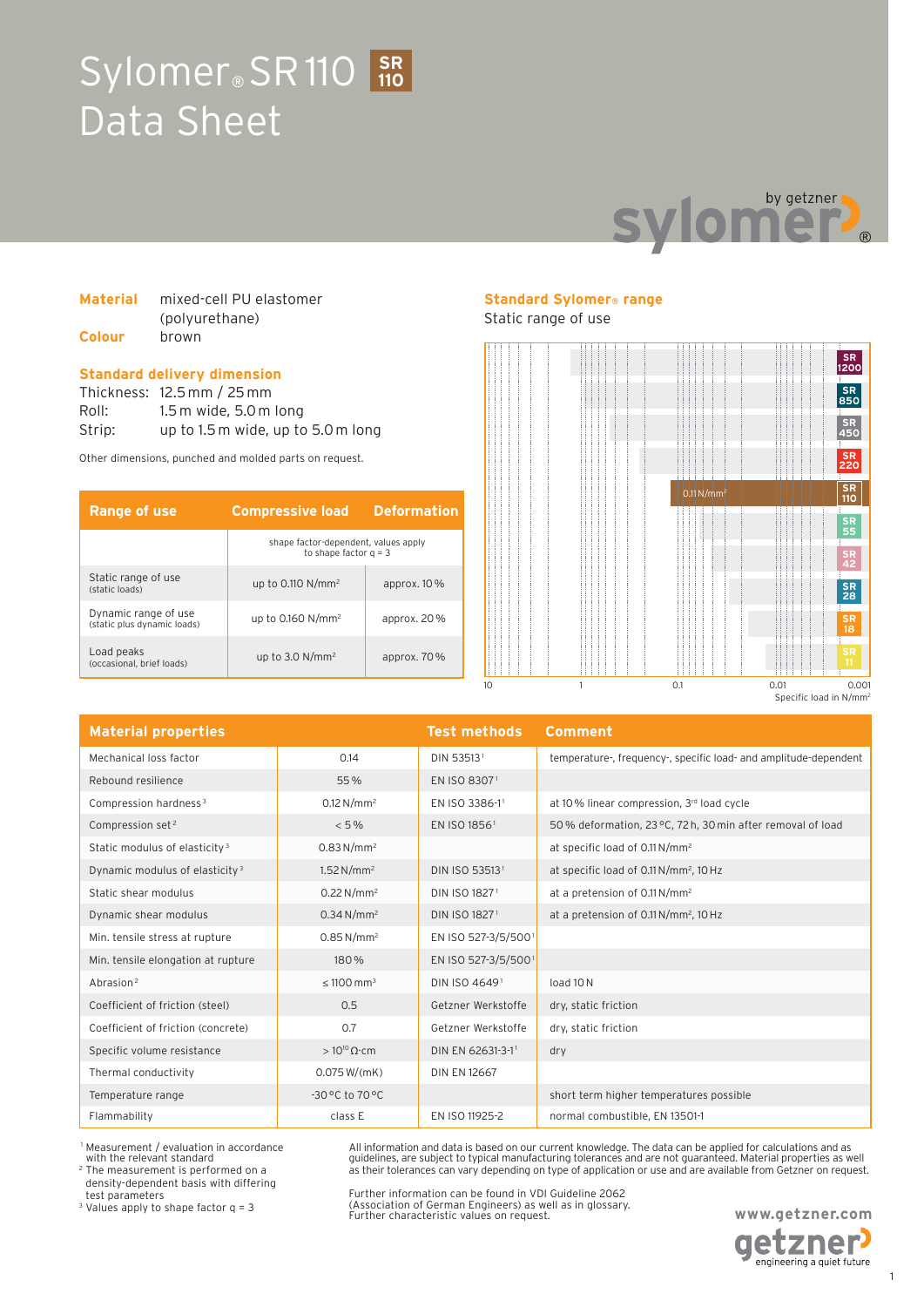# $Sylomer_{\circ}$  SR 110  $\frac{SR}{110}$

#### **Load deflection curve**



Fig. 1: Quasi-static load deflection curve for different bearing thicknesses

Quasi-static load deflection curve measured with a loading rate of  $0.011$  N/mm<sup>2</sup>/s.

Testing between flat and plane-parallel steel plates, recording of 3rd load, with filtered starting range in accordance with ISO 844, testing at room temperature.

Shape factor  $q = 3$ 

#### **Modulus of elasticity**



Fig. 2: Load dependency of the static and dynamic modulus of elasticity

**www.getzner.com**  zner e engineering a quiet future Quasi-static modulus of elasticity as tangential modulus from the load deflection curve. Dynamic modulus of elasticity from sinusoidal excitation with a velocity level of 100 dBv re.  $5 \cdot 10^{-8}$  m/s corresponding to a vibration amplitude of 0.22 mm at 10 Hz and 0.08 mm at 30 Hz.

Measurement in accordance with DIN 53513

Shape factor  $q = 3$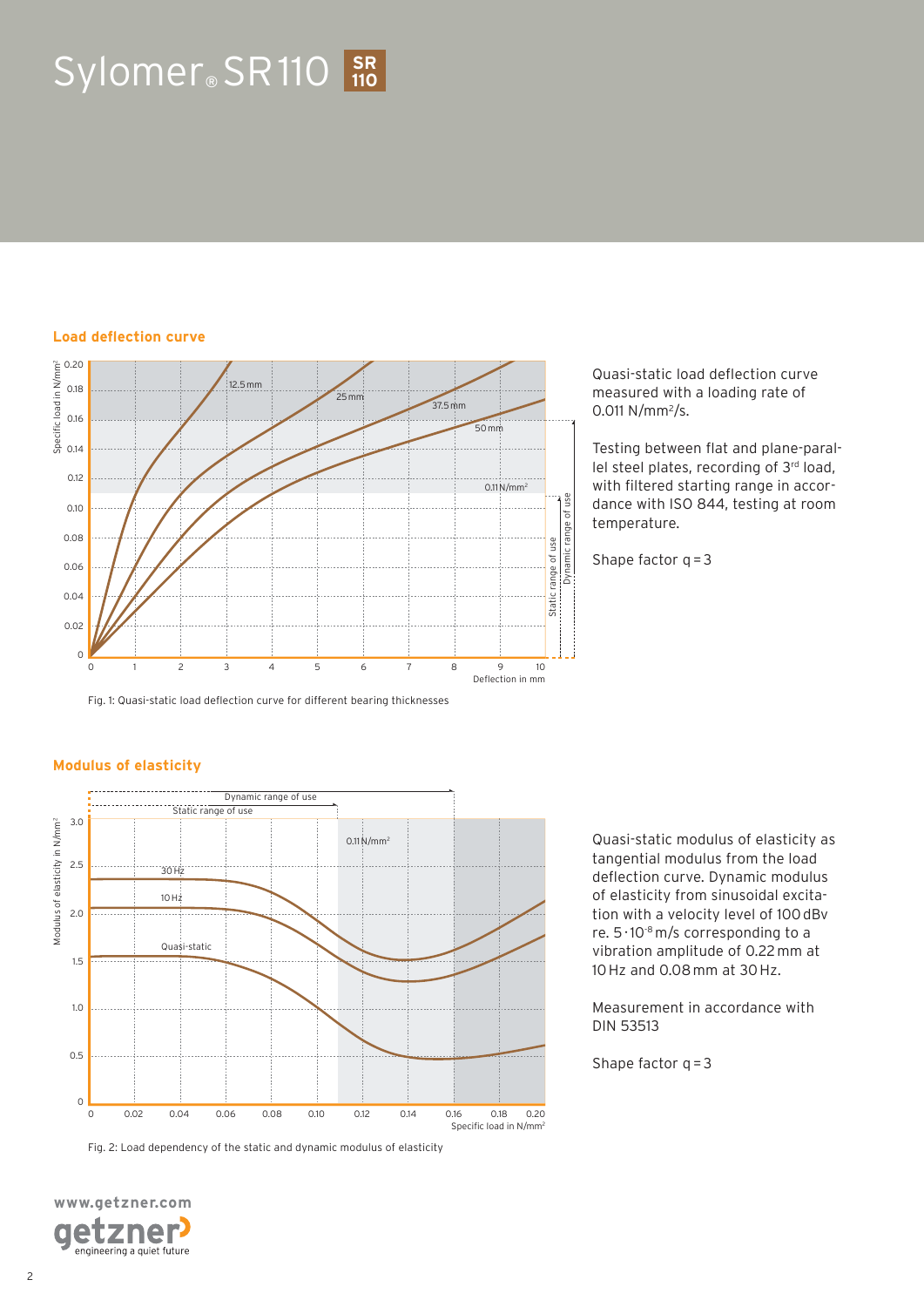#### **Natural frequencies**



Natural frequencies of a vibratory system with a single degree of freedome, consisting of a mass and an elastic bearing made of Sylomer<sup>®</sup> SR 110 on a rigid surface.

Parameter: thickness of the Sylomer® bearing

Shape factor  $q = 3$ 

Fig. 3: Natural frequencies for different bearing thicknesses



#### **Vibration isolation efficiency**

Reduction of the transmitted mechanical vibrations by implementation of an elastic bearing consisting of Sylomer® SR 110 based on a stiff subgrade.

Parameter: factor of transmission in dB, isolation rate in %